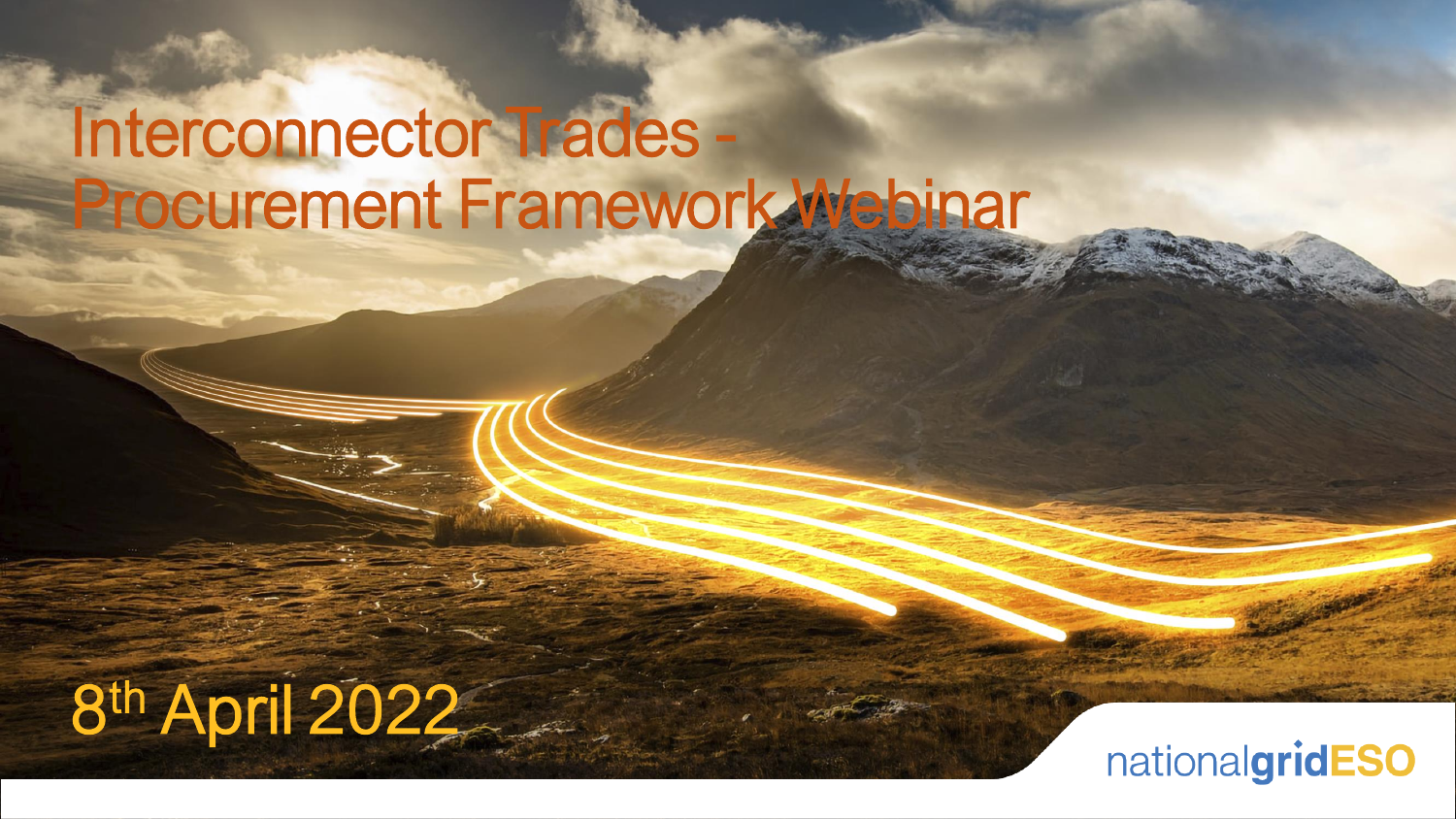## **Interconnector Trades - Procurement Framework Webinar**

### Agenda

#### 1. Introductions

- 2. Why are we looking to change?
- 3. What are we looking to change?
	- Phase 1 Minor immediate changes
	- Phase 2 Longer term package of changes
		- a) Development & launch of ACP
		- b) Auction Rules Major changes
		- c) Auction Rules Minor changes
- 4. When are we changing?
- 5. Next steps
- 6. Questions

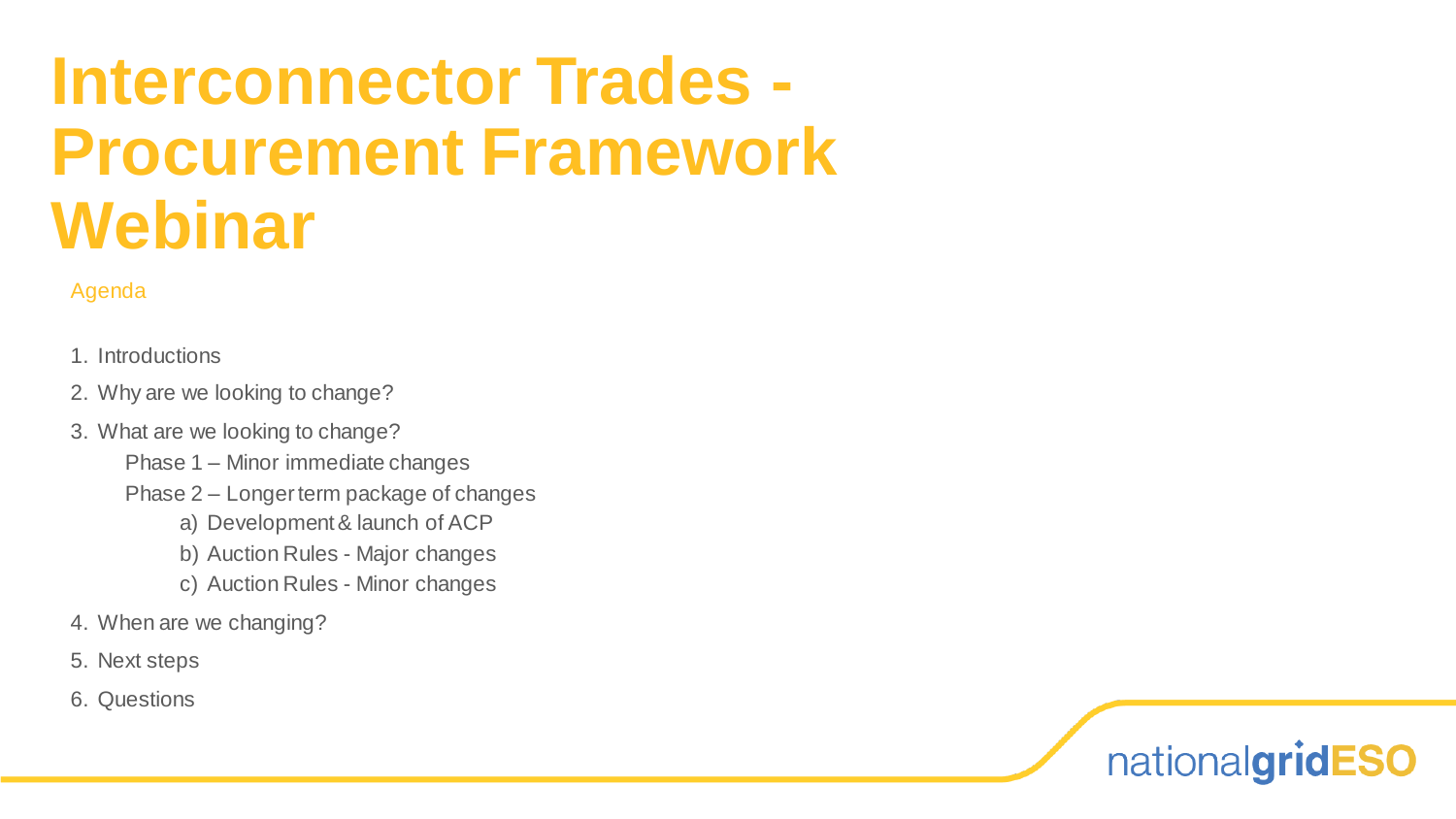## Introductions

Rachel Turner: Trading Manager Becky Whiteman: Senior Trader James Bradley: Senior Trader Jamie Hughes: Trader

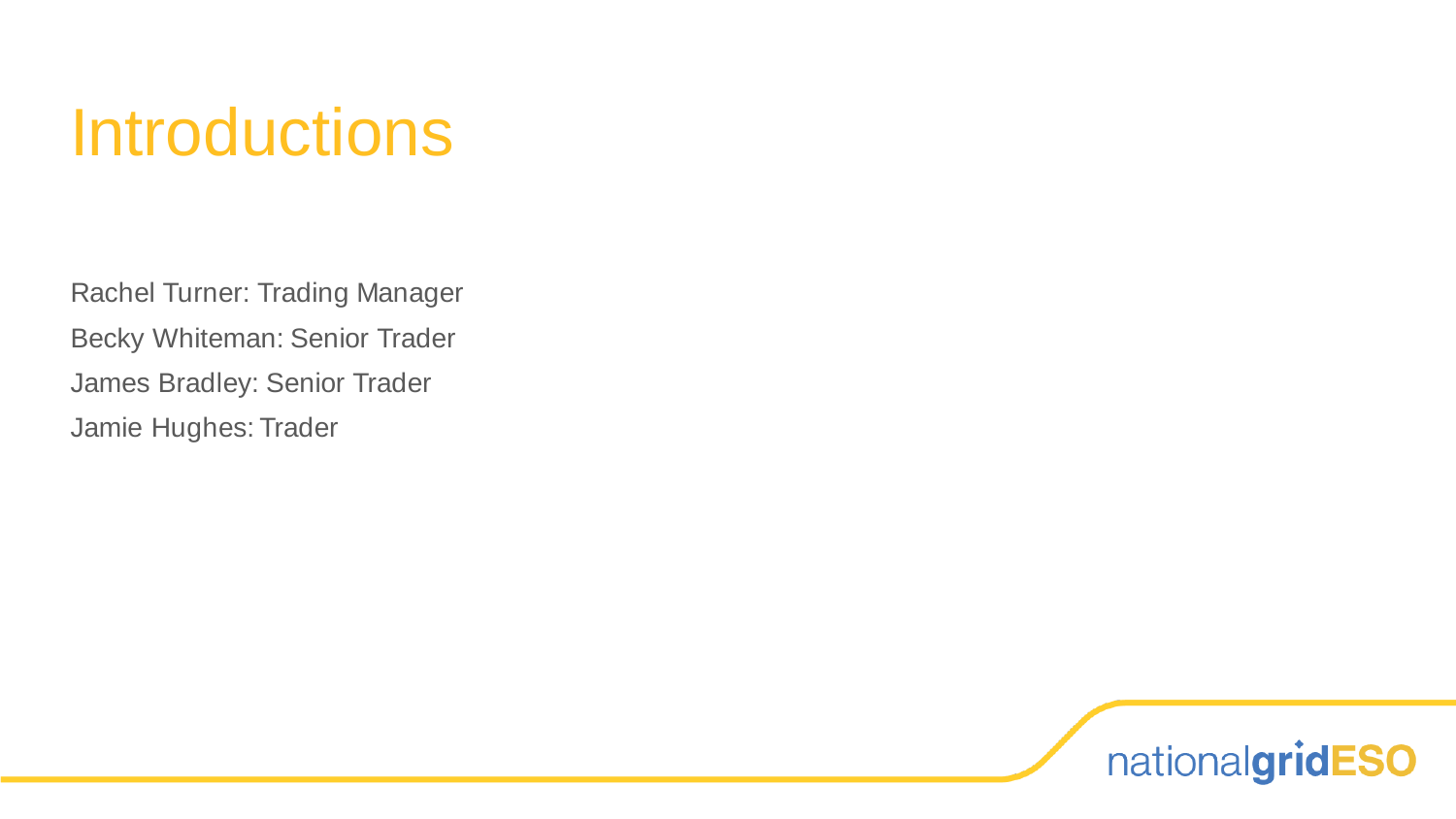# Why is change needed?

| <b>In 2018 NGESO;</b>                | <b>Whereas in 2022 NGESO:</b>                |
|--------------------------------------|----------------------------------------------|
| Traded on 2 ICs,                     | (will soon) Trade on 5 ICs and counting      |
| Had few number of participants       | 20+ Registered Trading Partners              |
| Simple block profiles requirements   | Can require large and complex profiles       |
| Very manual auction process          | Much more automated auction                  |
| <b>And Interconnectors:</b>          | Interconnectors typically;                   |
| Only had 2x ID capacity auctions     | Have 4x ID cap auctions                      |
| 2-5 hour (before delivery) nom gates | Hourly nom gates ~75 minutes before delivery |

However still:

- No formal, documented, rules for the auctions
- Can be an opaque process for newcomers
- Still rely on Email for communication
- Auction timings could be slicker

**Need to evolve our processes and remove ambiguity around our behaviour, and of that of our counterparties and are looking to formalise this to sit alongside the GTMA.**

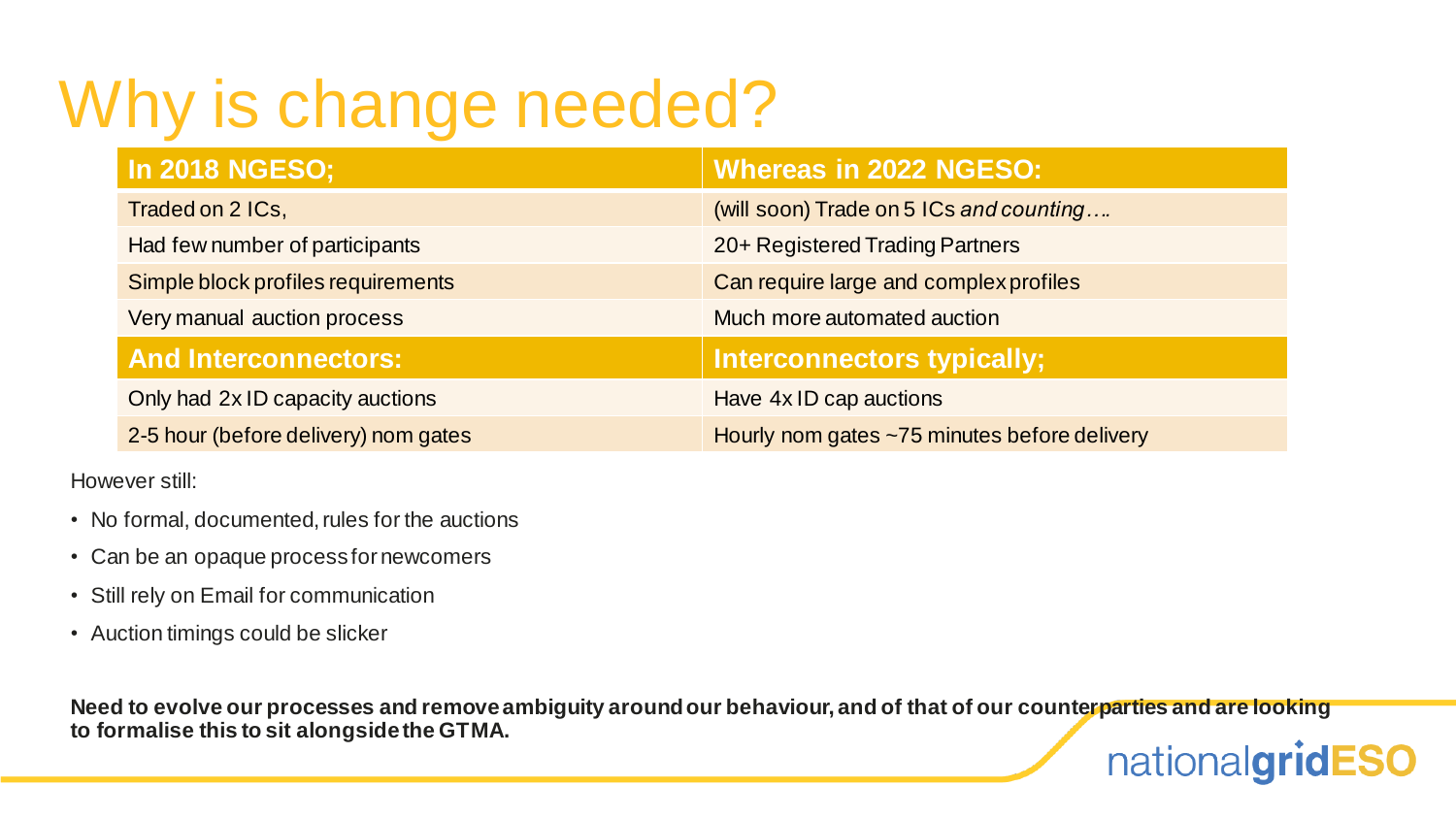## What are we going to change? Change coming in 2 Phases

### **Phase-1**

Relatively small changes to be implemented soon

- Principally required for readiness for Eleclink
- Underlying changes preparing for future

### **Phase-2**

The second phase, much larger change:

- Moving to a new Auction Communication Platform to replace email
- Implement a formal set of rules governing the auction process

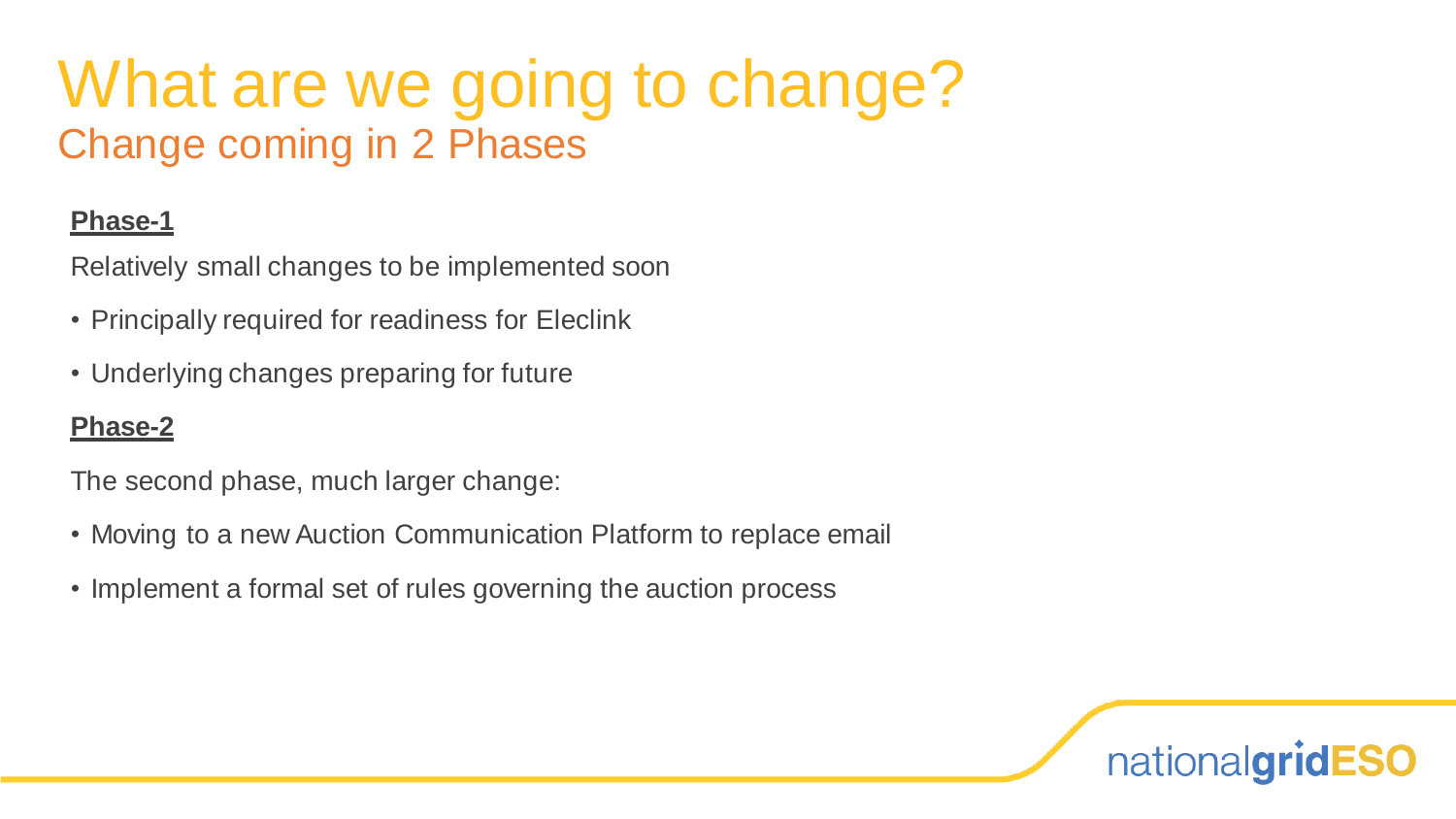## Phase 1: What are we going to change? Eleclink Readiness

### **Phase-1**

Relatively small changes to be implemented soon:

- 1. Launching Eleclink with nomenclature; 'EL' as a possible unit for trading over;
- 2. Re-naming of IFA, to become IFA1 for the avoidance of any doubt or confusion\*;
- 3. Removal of linking Bids/Offers to specific Lots; and
- 4. Providing a new bid template with corresponding changes (for those who utilise it)
	- ii. Minor changes to include 'EL' and switch to 'IFA1'
	- iii. A further more major update will likely come later in summer

*\*Any Bids received after phase-1 date labelled 'IFA' will be assumed to be for 'IFA1' and so will be automatically amended to ensure continuity and smooth functioning of the auctions*

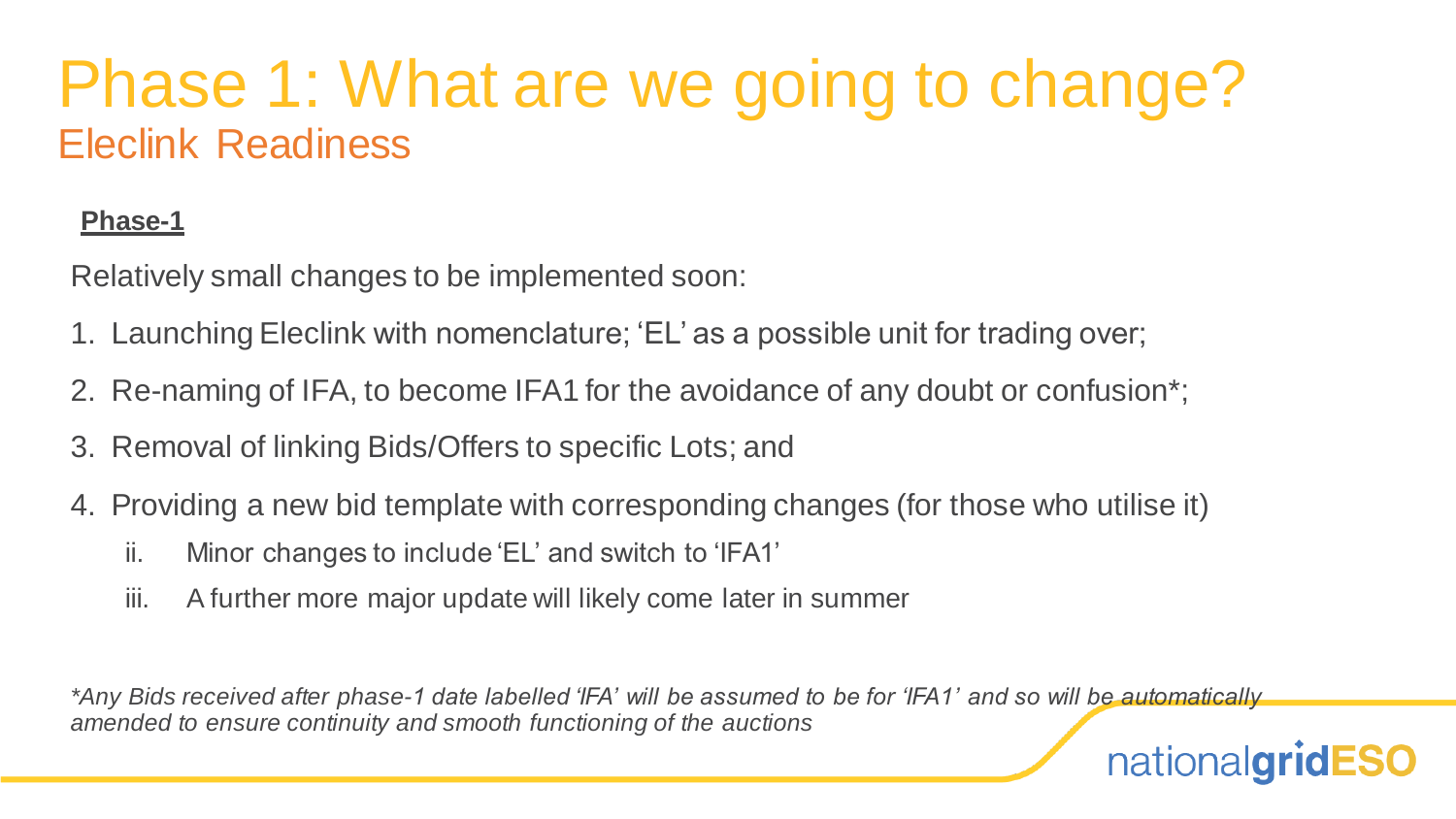## Phase 2: What are we going to change? Development of Auction Communication Platform (ACP)

### **Phase-2**

The second phase, much larger change: moving email-based communication to a new Auction Communication Platform

- All auction requirements, bids and offers, and results will be transmitted over it
- Make process more timely, automated, and robust.
- Secure, cloud-based service accessible via API or a browser-based UI,
- Many user configurable settings
- But many design details are still to be confirmed
- Retain email process as fallback option

**Asking for volunteer lead users to help design and test platform**

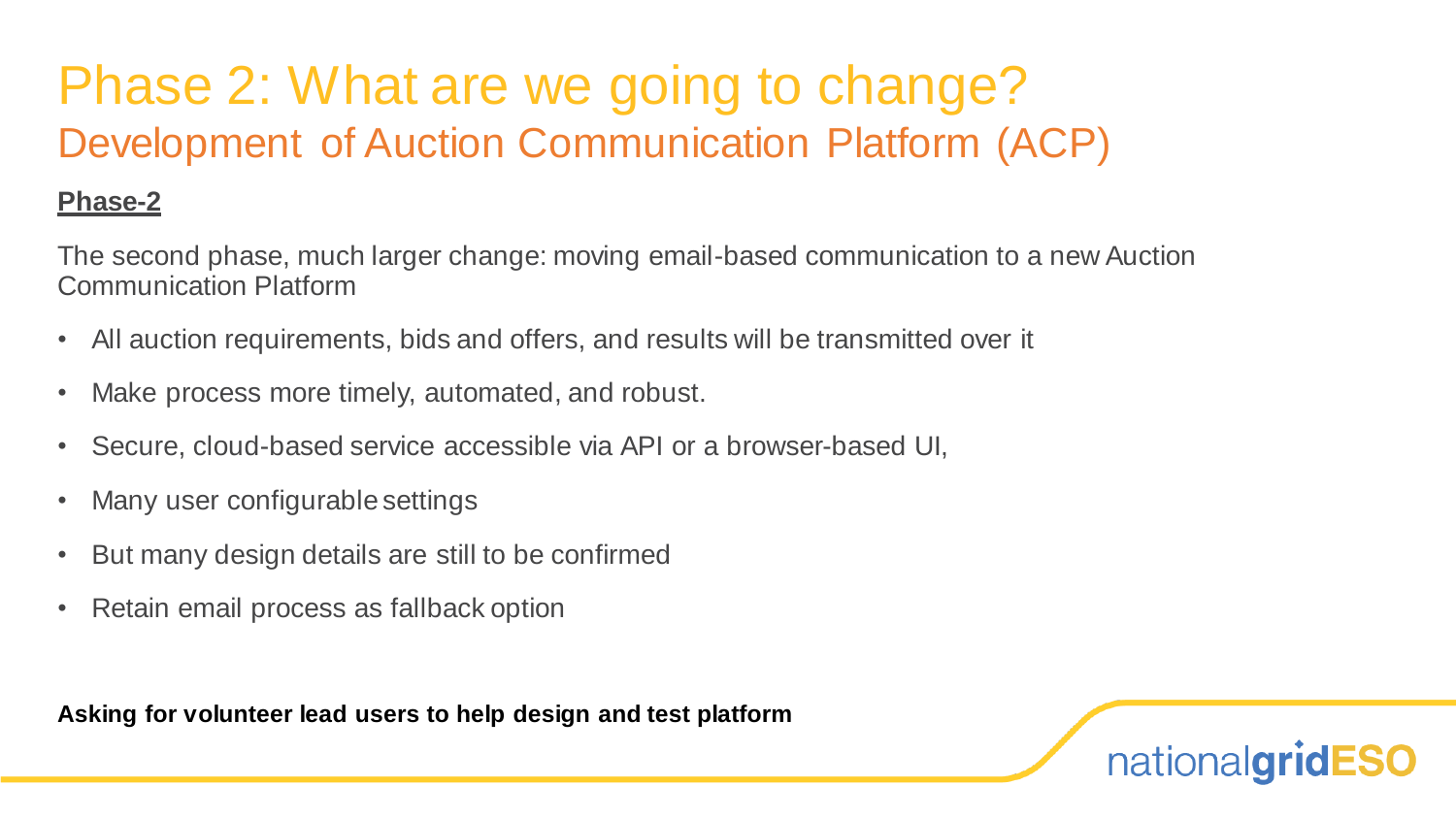## Auction Communication Platform (ACP) Anticipated features

- Reliable and secure cloud based platform
- Connection will be through both a Web UI and/or API to submit bids/offers
	- Will also accept personal webhooks for receiving data
- Users to self manage accounts and access
- All transmissions will be fully digitally signed and guarantee non-repudiation
- Automatic validation of the bids/offers when submitted
	- Data will be validated against system defaults and limits
	- And specifically against the current live requirements
- Results sent simultaneously upon auction close to all parties
- Full bid history will be available
- User notifications & alerts fully configurable (SMS, Email, Browser)
- configurable User limits: max bid volume, max price etc.

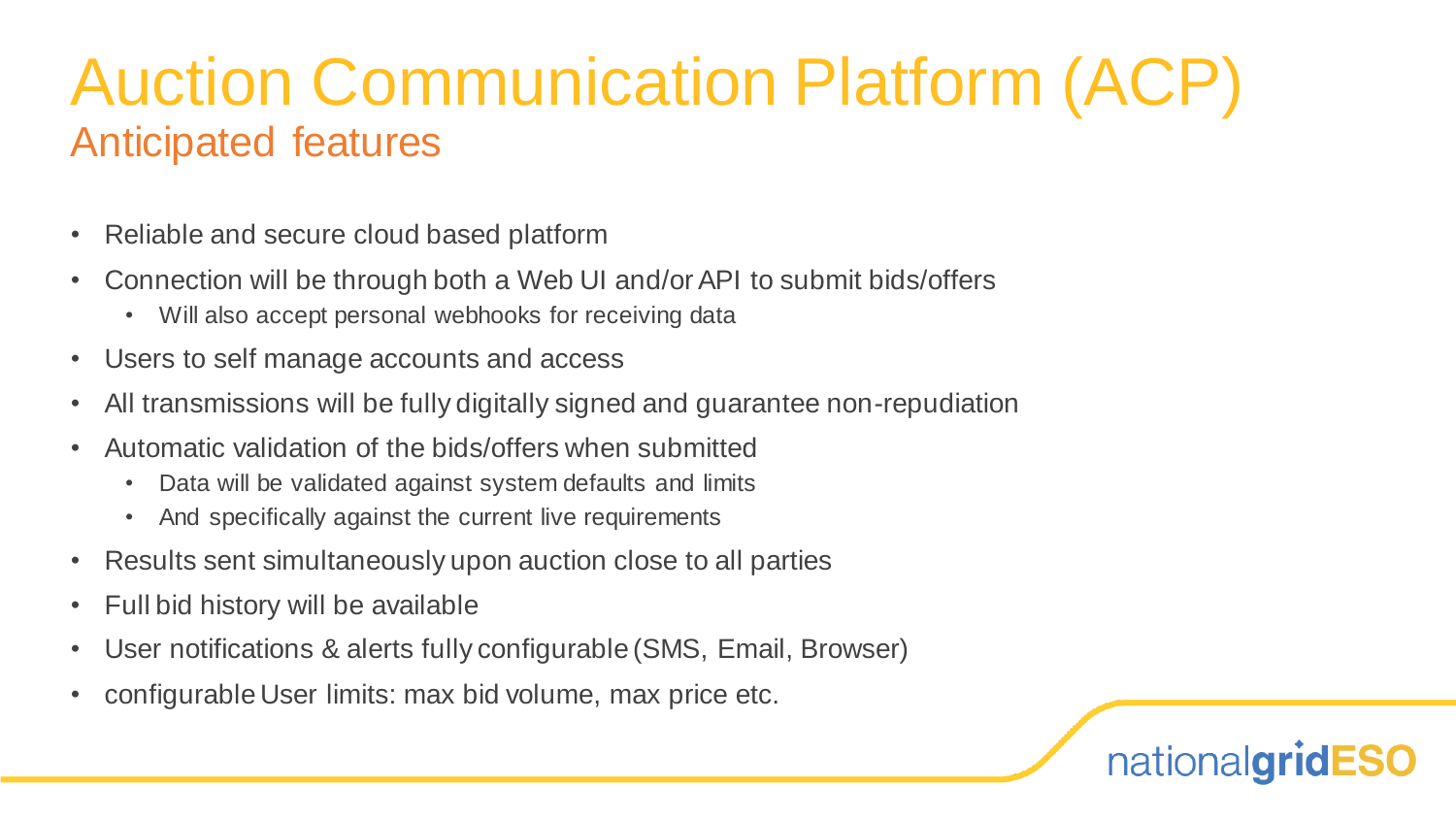## Phase 2: What are we going to change? Introduction of Auction Rules: *"Interconnector Trades – Procurement Framework"*

To go with the new Platform, we will introduce new set of rules to formalise the process

- Auction process has evolved and matured
- Timings and complexity always changing
- Removes ambiguity for both NGESO and participants
- Removes entry barriers for new participants
- Clarifies new timings (now possible) with ACP

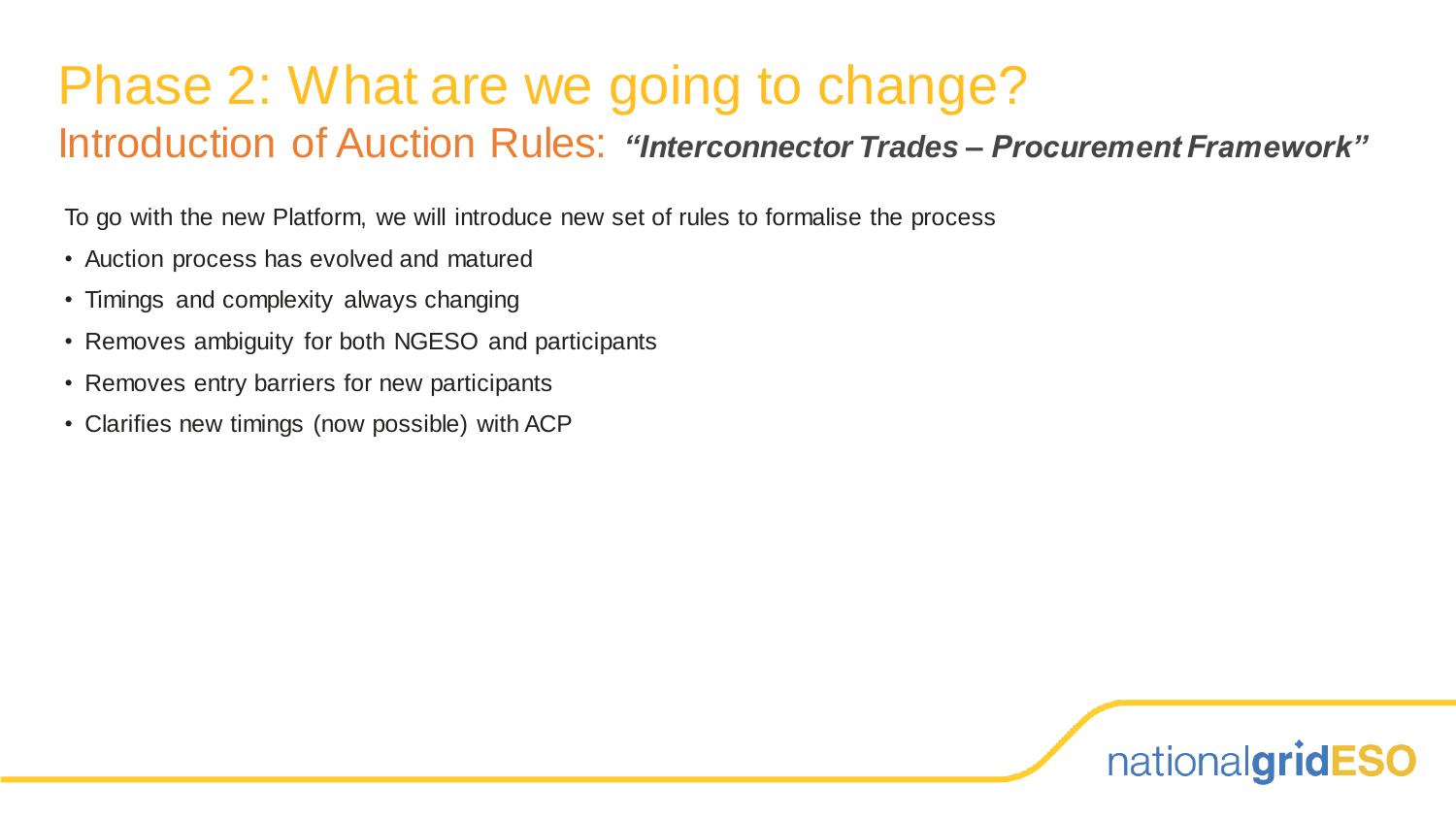## Phase 2: What are we going to change? *"Interconnector Trades – Procurement Framework" Major changes introduced:*

#### **1. Auction Timings - (Question 3 in Consultation)**

#### *Bidding Window*

- 20 minutes minimum, but larger for complex or large requirements
- would simple formula to determine ideal length of window be helpful?

#### *Auction Processing*

- 30 minutes maximum
- If delayed, bids can be withdrawn by participants

#### *Auction Results*

- Minimum of 10 minutes before any relevant cap auction or nomination gate
- **2. Trades become firm upon communicating results (Question 4 in Consultation)**
	- Bids/Offers received before deadline will be treated as firm,
	- Once results are communicated, trades will be deemed as 'agreed'
	- Abolish return confirmation the ACP (and associated notifications) will provide non-repudiation

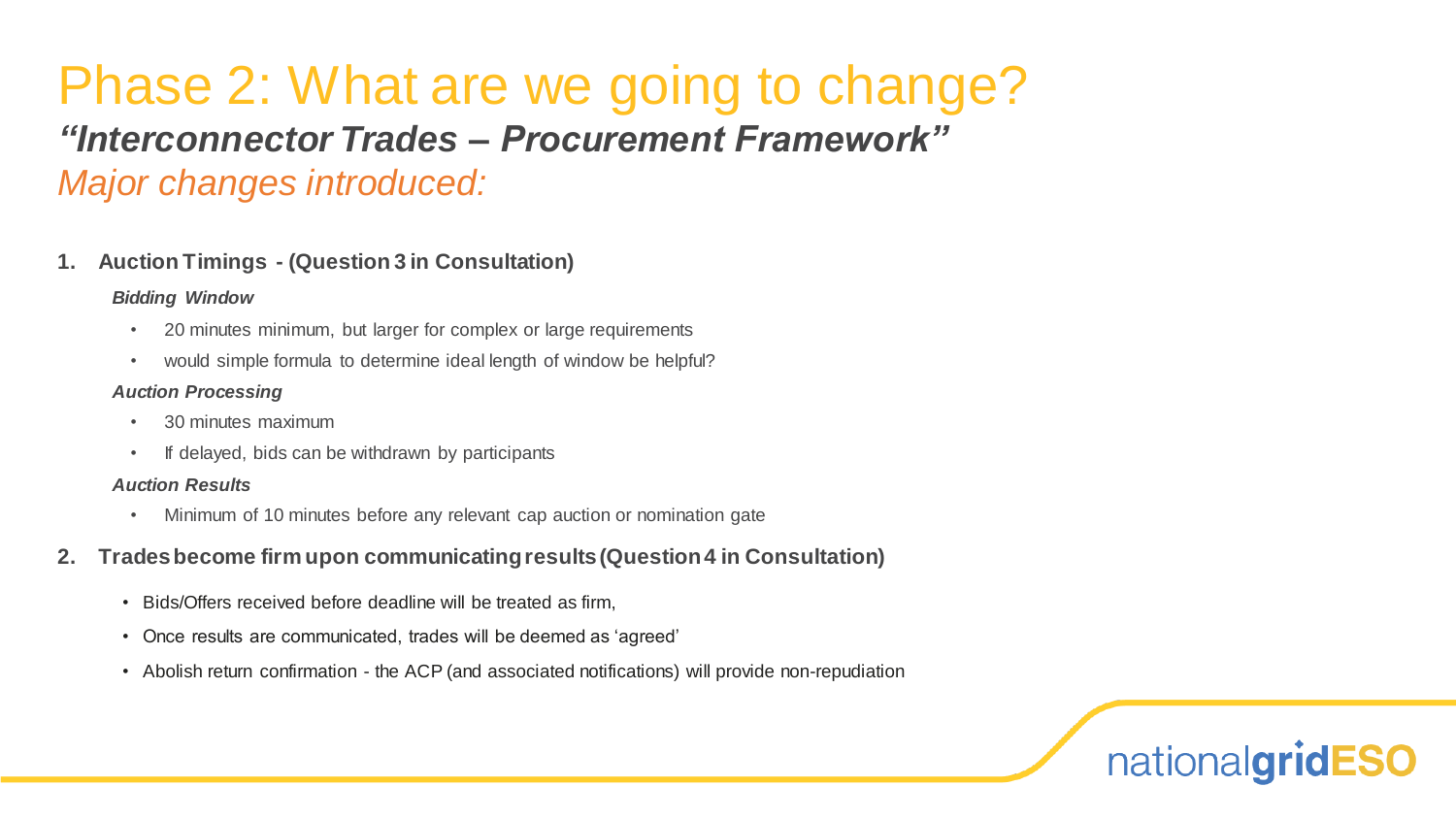# Auction timelines current and proposed



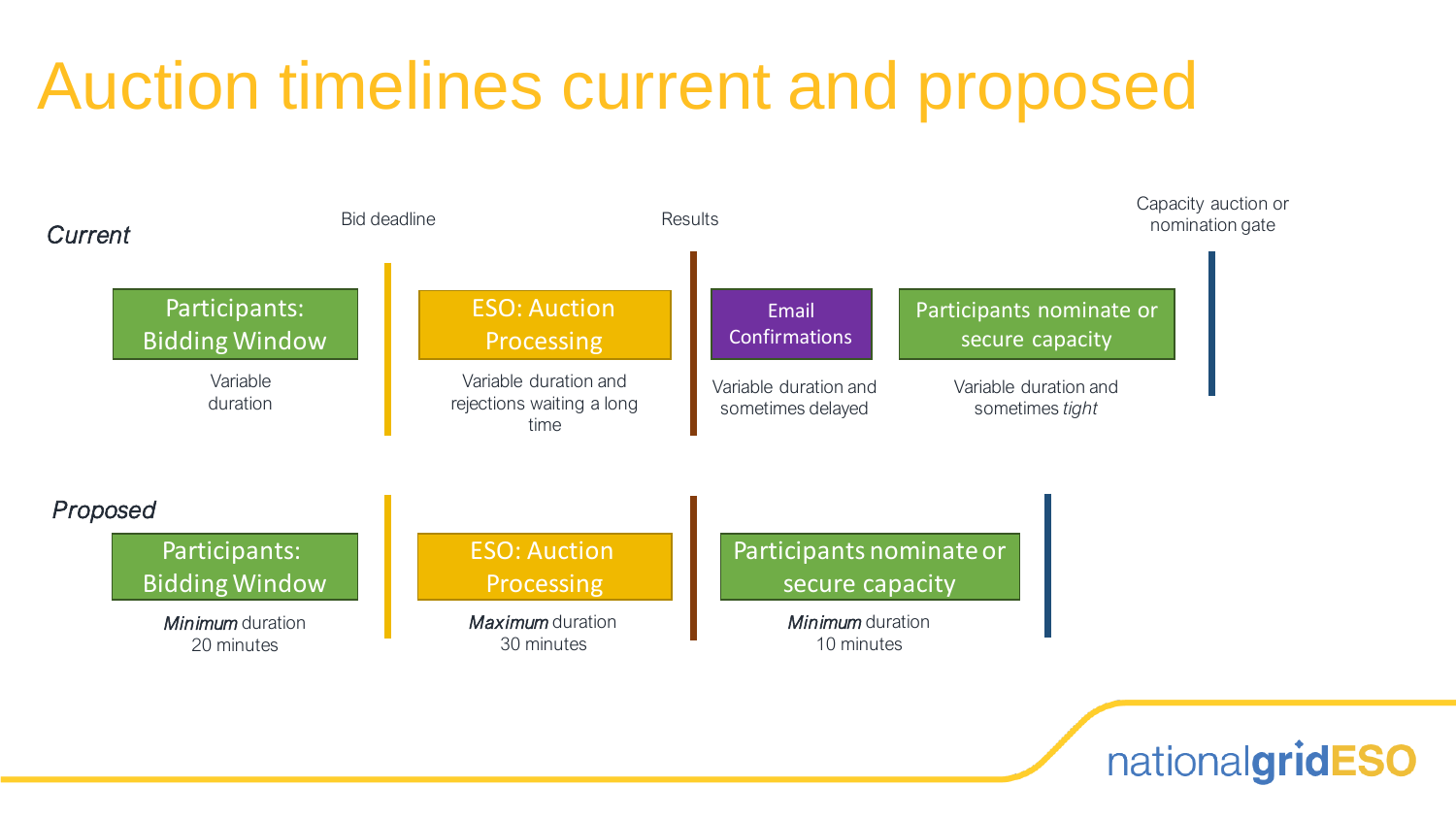## Phase 2: What are we going to change? Introduction of Auction Rules: **"Interconnector Trades – Procurement Framework"** *Additional minor changes*

- **1. Possible minimum scheduled trade size**
	- **Currently 1MW but could be larger**
- **2. Auction clearing method**
	- Considering impacts of potentially moving to 'Pay as Clear' auction style<br><sup>•</sup> areas:

### **Other areas:**

- 1. Ability to change requirement after Bidding Window during Auction Processing. Max increase to individual lot limited to additional 25%
- 2. Publication of auction results for improved transparency. May include Participant, Bid/Offer/Interconnector, MW, date, time and price

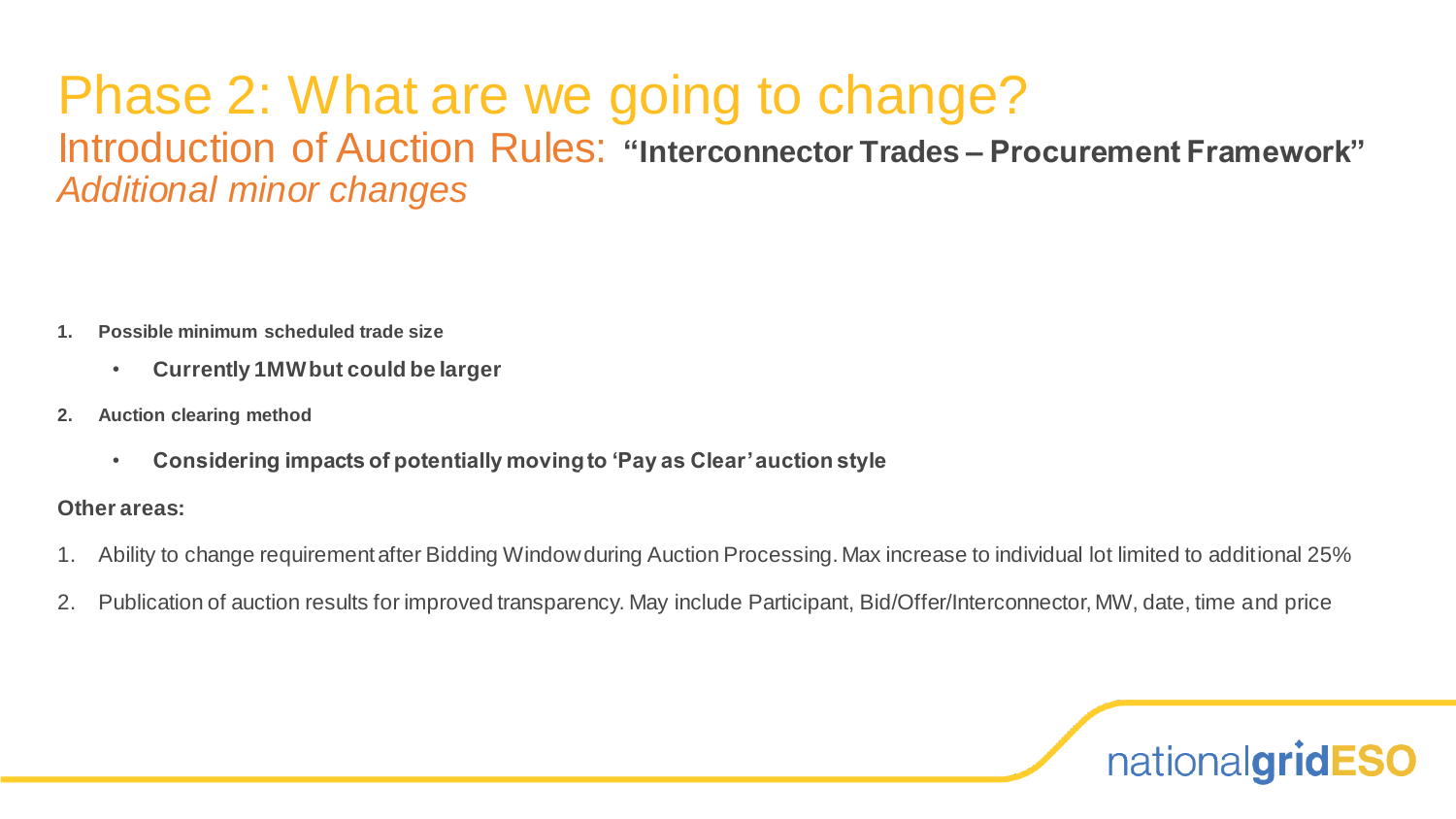# When are we changing timeline

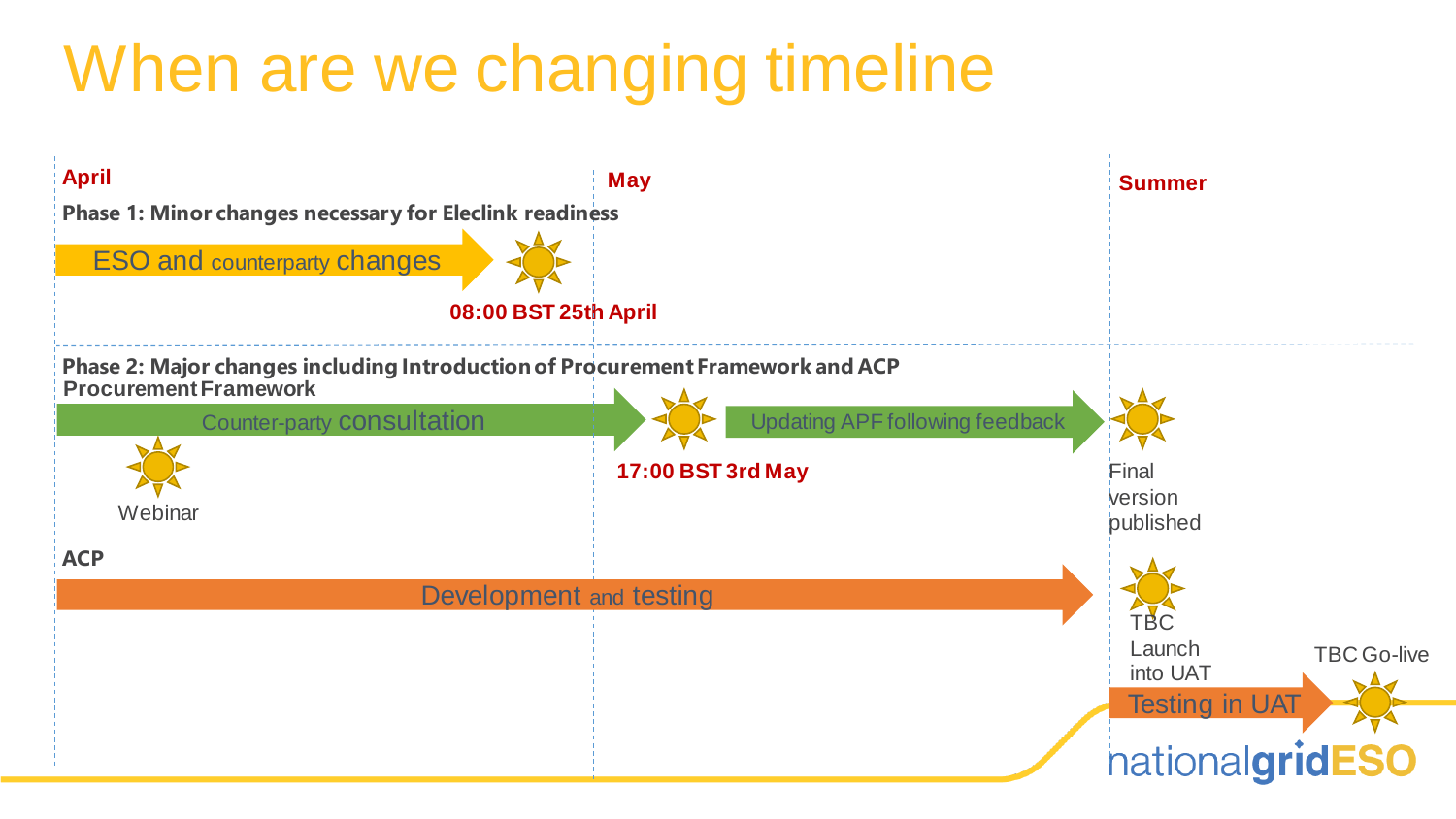## Next steps

Consultation open until **Tuesday 3rd May at 5pm BST**.

Submit responses to the consultation questions via this **[form](https://forms.office.com/pages/responsepage.aspx?id=U2qK-fMlEkKQHMd4f800lao8CXMVXV1HuRl2AwHnCLlUOVAzVEVGUEgyM1lPTkdFTlNZRFFUSVE5Ui4u)**

All counterparty responses will be collated, anonymised and shared with all counterparties alongside our ESO response and updated APF by **Monday 23rd May**.

The new APF will not come into force until a date to be notified when we all parties have moved to the new auction platform.

Any other follow up questions can be addressed to [trading@nationalgrideso.com](mailto:trading@nationalgrideso.com)